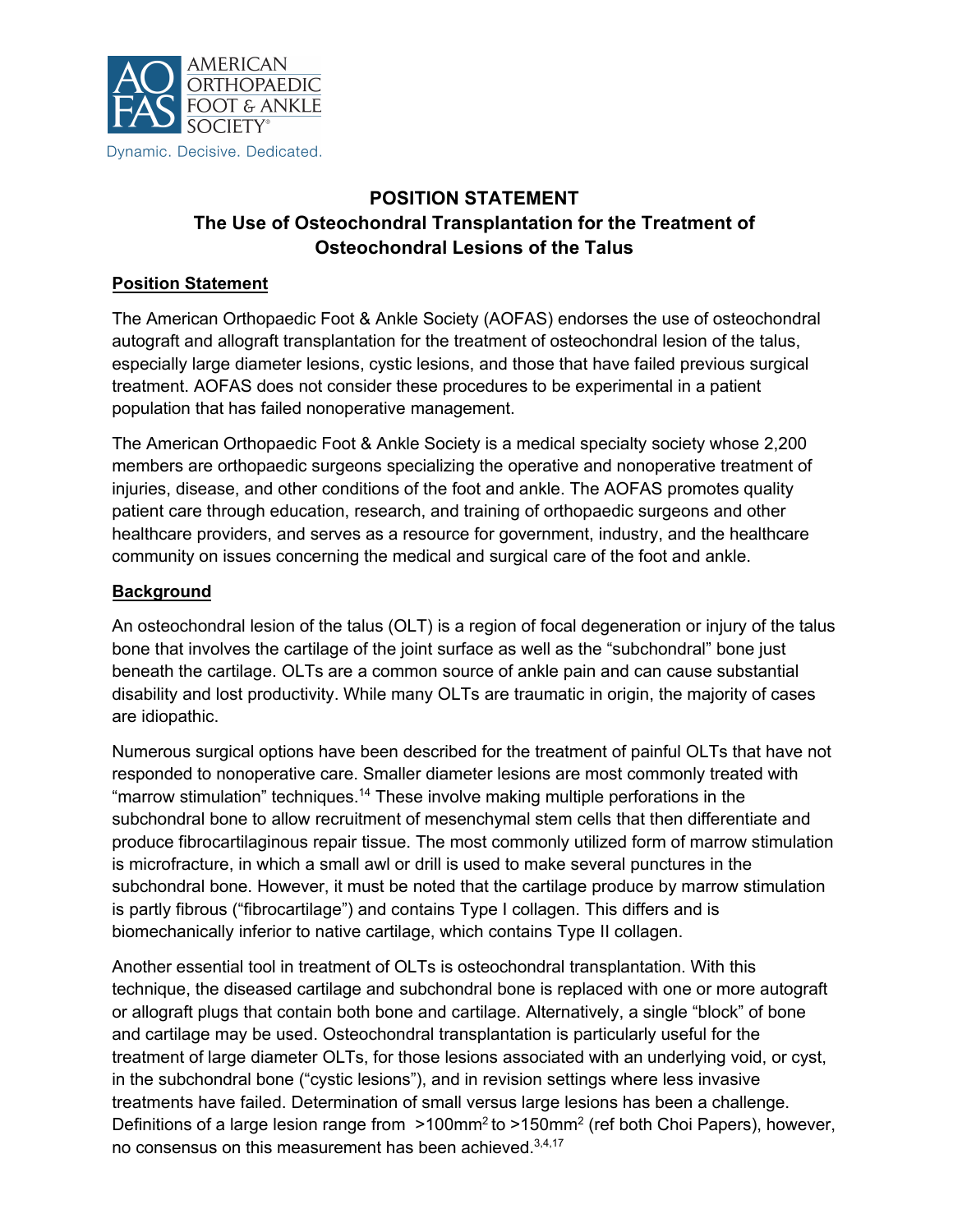

Dynamic. Decisive. Dedicated.

#### **Peer-reviewed Publications on Osteochondral Transplantation**

The use of osteochondral transplantation is well supported by the peer reviewed scientific literature.5–9,12,14–16

For instance, Lee et al. reported good-to-excellent results in 100% of patients treated with osteoarticular transplantation.<sup>12</sup> Paul et al. reported a very large series (131 patients) in which autologous osteochondral plugs were used to treat advanced OLTs.<sup>15</sup> These authors reported significant improvement in pain scores as well as a high percentage of return to sport.

Long-term follow-up studies have also shown good results.  $6,8,9,18$  Imhoff and colleagues reported that clinical outcome scores and follow-up magnetic resonance (MR) imaging remained improved at an average of 84 months following osteochondral autograft transfer.<sup>9</sup> They reported a significant increase in the AOFAS score (50 to 78 points) as well as a significant improvement in the VAS pain score (7.8 to 1.5). Hangody and colleagues utilized autograft transplant from the knee for talar osteochondral lesions in 98 patients with 93% good to excellent results at long-term follow-up.<sup>8</sup> Valderrabano and colleagues reported on a series of patients who underwent knee-to-ankle autologous osteochondral transplantation. At an average follow-up of 72 months, they found significant improvement in AOFAS hindfoot scores (from 45.9 to 80.2) and good to excellent results in 91% of patients in terms of patient satisfaction.<sup>18</sup>

Additional studies have shown similarly successful outcomes. Kreuz et al<sup>11</sup> reported results of osteochondral autografting for osteochondral lesions of the talus that have failed arthroscopic treatment in 35 patients with a mean follow-up of 49 months. The AOFAS hindfoot score significantly improved by 35.5 points. Kim et al<sup>10</sup> found no difference in the outcomes including VAS-pain (6.9 to 3.3), AOFAS score (67 to 83), and Tegner score (3 to 3.9) between primary osteochondral autograft transplantation and those with prior arthroscopic marrow stimulation. Good to excellent results were reported in 95% of patients. Yoon et al<sup>19</sup> demonstrated superior results in 22 patients who underwent osteochondral autologous transplantation (Good-excellent 81.8%) when compared with 22 patients who underwent repeat arthroscopy (Good-excellent 31.8%) in a level 3 study. The repeat arthroscopy group suffered from the significant deterioration over a mean follow-up of 50 months despite having encouraging early results. Revision surgery was required in 63.6% of repeat arthroscopy patients versus 0% in osteochondral autologous transplantation patients. Ahmad and Jones<sup>2</sup> conducted a prospective randomized study in 40 patients that failed prior arthroscopy into either osteochondral autologous transplantation (20 patients) or osteochondral allograft transplantation (20 patients). Both groups demonstrated similar and significant improvement in VAS pain (7.9-->2 vs 7.8--> 2.7), FAAM score (54.4--> 85.5 vs 55.2-->80.7), and healing rate (90% vs 81.2%).

Osteochondral allograft transplantation has shown successful outcomes in many studies. Outcomes of bone marrow stimulation without biologic augmentation in large or cystic lesions are less favorable<sup>3</sup> and obtaining an adequate volume of autograft carries the risk of additional morbidity.<sup>13</sup> Raikin prospectively treated fifteen patients with symptomatic OLTs with a cystic component treated with allograft transplantation.<sup>16</sup> The average visual analogue scale improved from 8/10 to 3/10, while the AOFAS hindfoot outcome scores (range, 0-100) improved by 45 points. El-Rashidy and colleagues reported similar results. In their series, osteochondral lesions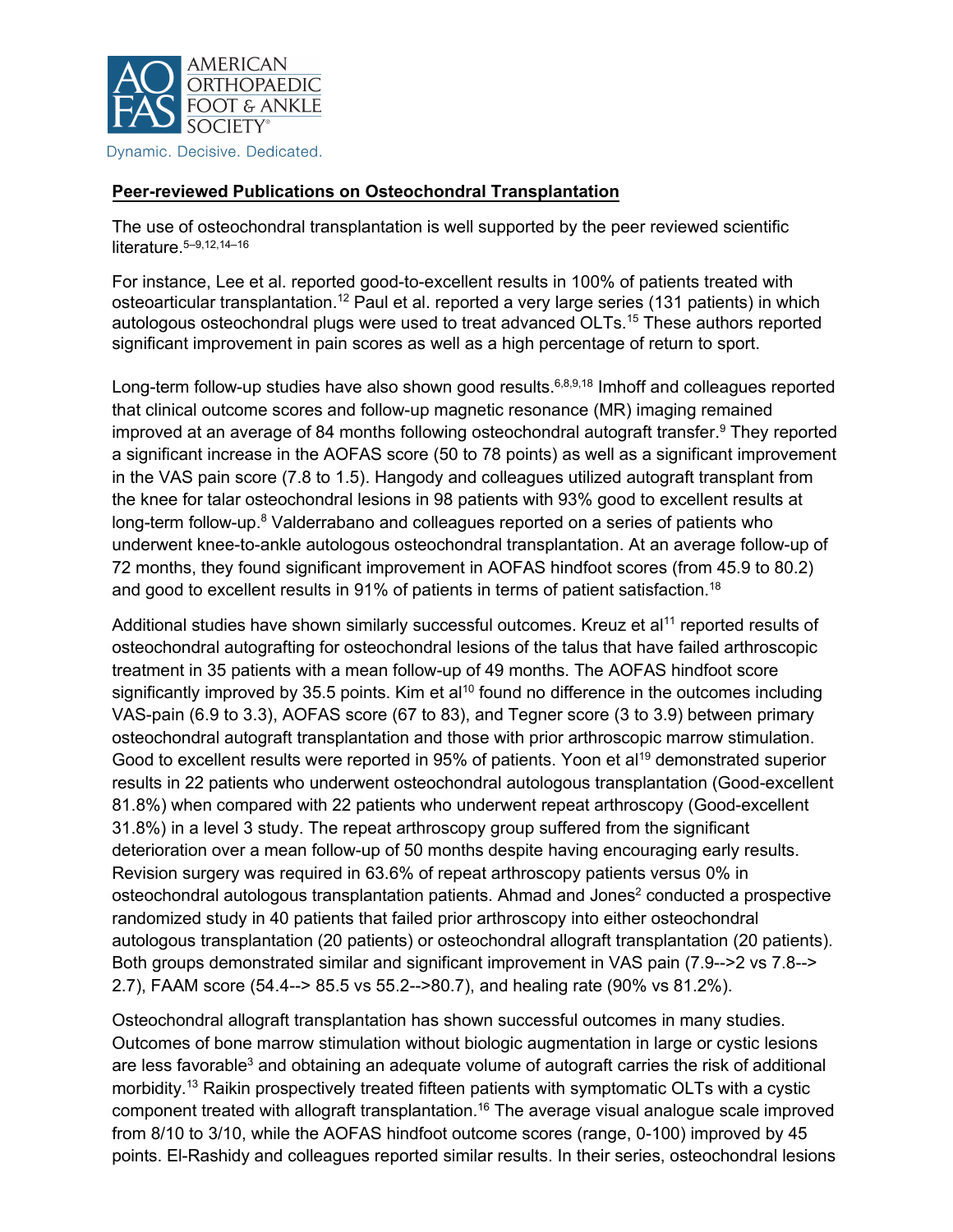

Dynamic. Decisive. Dedicated.

treated with allograft transplants demonstrated statistically significant improvement in both visual analogue and AOFAS hindfoot outcome scores.<sup>5</sup> In addition, Hahn et al demonstrated significantly improved pain scores in 13 patients treated with osteochondral allograft transplantation with statistically significant improvement in postoperative pain scores.<sup>7</sup> Finally, Adams et al prospectively followed 14 patients who underwent structural osteochondral allograft transplantation for shoulder OLTs for an average of 55 months.<sup>1</sup> Most patients failed previous surgical treatments. There was significant  $(P < .05)$  improvement in the VAS pain, AOFAS scale, SF-36, SMFA, and the overall success rate of 86%. There were two failures secondary to cartilage delamination.

While the use of autograft has a trend for superior results for graft healing, donor site morbidity with chronic knee pain can be a cause of concern ranging from 0-26% of patients.<sup>2,15</sup> However, osteochondral fresh allograft may be the only option in certain cases with extraordinary large lesions or when the lesions involve shoulder region of the talus.<sup>2,15</sup> Overall, both osteochondral autograft and allograft transplantation have a definitive role in the treatment of uncommon but disabling recurrent osteochondral lesions of the talus.

#### **Conclusion**

Osteochondral lesions of the talus are common and often result in substantial pain and dysfunction. The American Orthopaedic Foot and Ankle Society supports the use of osteochondral autograft and allograft transplantation for the treatment of OLTs that have failed nonsurgical management, especially for large diameter lesions, cystic lesions, and lesions that have failed previous surgical treatment. To this end, the AOFAS considers osteochondral transplantation to be a treatment option with demonstrated improved outcomes. This position is based on multiple reports from the peer-reviewed scientific literature.

#### **Definitions**

*Allograft.* Bone or cartilage (or both) that comes from a cadaver.

*Autograft.* Bone or cartilage (or both) that comes from the patient's own body.

*Collagen.* A group of proteins that forms the main component of the connective tissues of the body, including cartilage.

*Cystic lesion.* An osteochondral lesion in which some of the subchondral bone is actually missing, forming a cavity or cyst. The cyst is actually a void, and does not represent a tumor or malignancy.

*Microfracture.* The use of a small awl or drill is to make several punctures in the subchondral bone.

*Osteochondral lesion.* Focal degeneration or injury of the articular surface (joint surface) of the talus bone that involves both the subchondral bone and overlying cartilage.

*Subchondral bone.* In those bones that form a joint and have overlying cartilage, this is the layer of bone just beneath the cartilage.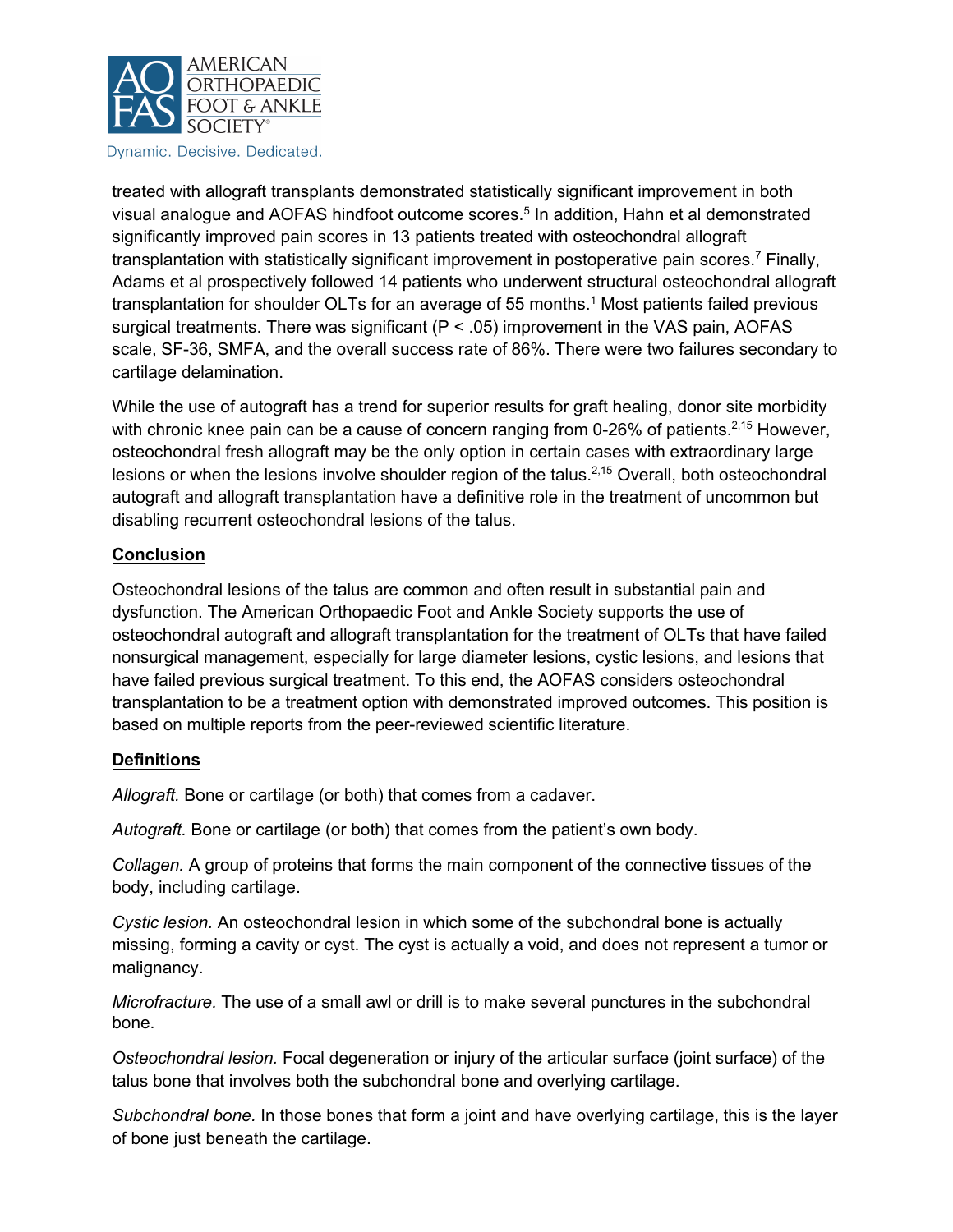

### **References**

- 1. Adams SB, Dekker TJ, Schiff AP, Gross CP, Nunley JA, Easley ME. Prospective Evaluation of Structural Allograft Transplantation for Osteochondral Lesions of the Talar Shoulder. *Foot Ankle Int*. 2017;39(1):107110071773234. doi:10.1177/1071100717732342.
- 2. Ahmad J, Jones K. Comparison of Osteochondral Autografts and Allografts for Treatment of Recurrent or Large Talar Osteochondral Lesions. *Foot ankle Int*. 2016;37(1):40-50. doi:10.1177/1071100715603191.
- 3. Choi WJ, Park KK, Kim BS, Lee JW. Osteochondral Lesion of the Talus. *Am J Sports Med*. 2009;37(10):1974-1980. doi:10.1177/0363546509335765.
- 4. Chuckpaiwong B, Berkson EM, Theodore GH. Microfracture for osteochondral lesions of the ankle: outcome analysis and outcome predictors of 105 cases. *Arthroscopy*. 2008;24(1):106-112. doi:10.1016/j.arthro.2007.07.022.
- 5. El-Rashidy H, Villacis D, Omar I, Kelikian AS. Fresh osteochondral allograft for the treatment of cartilage defects of the talus: a retrospective review. *J Bone Joint Surg Am*. 2011;93(17):1634-1640. doi:10.2106/JBJS.J.00900.
- 6. Gross AE, Agnidis Z, Hutchison CR. Osteochondral defects of the talus treated with fresh osteochondral allograft transplantation. *Foot ankle Int*. 2001;22(5):385-391. doi:10.1177/107110070102200505.
- 7. Hahn DB, Aanstoos ME, Wilkins RM. Osteochondral lesions of the talus treated with fresh talar allografts. *Foot ankle Int*. 2010;31(4):277-282. doi:10.3113/FAI.2010.0277.
- 8. Hangody L, Vásárhelyi G, Hangody LR, et al. Autologous osteochondral grafting- technique and long-term results. *Injury*. 2008;39 Suppl 1(1):S32-9. doi:10.1016/ j.injury.2008.01.041.
- 9. Imhoff AB, Paul J, Ottinger B, et al. Osteochondral transplantation of the talus: long-term clinical and magnetic resonance imaging evaluation. *Am J Sports Med*. 2011;39(7):1487-1493. doi:10.1177/0363546510397726.
- 10. Kim YS, Park EH, Kim YC, Koh YG, Lee JW. Factors associated with the clinical outcomes of the osteochondral autograft transfer system in osteochondral lesions of the talus: second-look arthroscopic evaluation. *Am J Sports Med*. 2012;40(12):2709-2719. doi:10.1177/0363546512461132.
- 11. Kreuz PC, Steinwachs M, Erggelet C, Lahm A, Henle P, Niemeyer P. Mosaicplasty with autogenous talar autograft for osteochondral lesions of the talus after failed primary arthroscopic management: a prospective study with a 4-year follow-up. *Am J Sports Med*. 2006;34(1):55-63. doi:10.1177/0363546505278299.
- 12. Lee C-H, Chao K-H, Huang G-S, Wu S-S. Osteochondral autografts for osteochondritis dissecans of the talus. *Foot ankle Int*. 2003;24(11):815-822. doi:10.1177/107110070302401102.